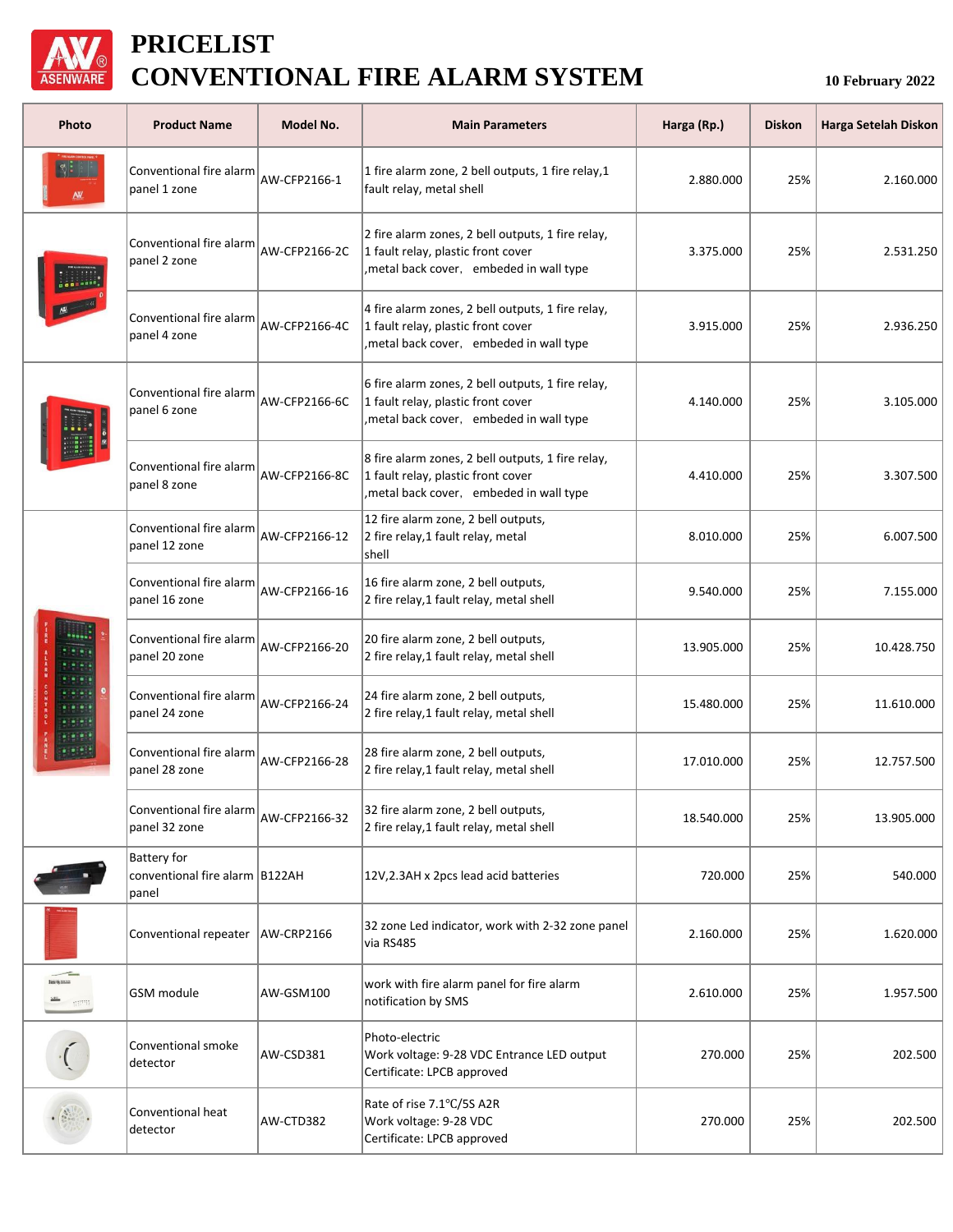|                           | Conventional smoke<br>and heat detector             | AW-CSH831     | Multi-detection<br>Work voltage: 9-28 VDC, Entrance LED output                                                                                                                                                                                                                                             | 360.000   | 25% | 270.000   |
|---------------------------|-----------------------------------------------------|---------------|------------------------------------------------------------------------------------------------------------------------------------------------------------------------------------------------------------------------------------------------------------------------------------------------------------|-----------|-----|-----------|
| $\frac{1}{2}$             | Conventional CO<br>detector                         | AW-CGD2166C   | CO gas detector, Work voltage: 9-28 VDC, relay<br>output                                                                                                                                                                                                                                                   | 540.000   | 25% | 405.000   |
|                           | Conventional manual<br>call point                   | AW-D135C      | Working voltage: 24VDC With transparent<br>protection cover, resetable with key                                                                                                                                                                                                                            | 225.000   | 25% | 168.750   |
| laFIRE<br><b>LPUSH IN</b> | Conventional manual<br>push station                 | AW-CMC2166-6  | Working voltage: 9-28VDC Dimensions:<br>140x105x45mm Resetable with key                                                                                                                                                                                                                                    | 405.000   | 25% | 303.750   |
|                           | Water Proof Box                                     | AW-WB001      | Working voltage: 9-28VDC Dimensions:<br>140x105x45mm Resetable with key<br>Can use for all Asenware brand's manual call<br>point and manual push station                                                                                                                                                   | 810.000   | 25% | 607.500   |
| €                         | Conventional fire bell                              | AW-CBL2166-6  | Working voltage: 24VDC Alarm Current: ≤60mA<br>Diameter: 6 inch (150mm) Sound level: ≥90dB                                                                                                                                                                                                                 | 270.000   | 25% | 202.500   |
| C                         | Conventional fire bell                              | AW-CBL2166-8  | Working voltage: 24VDC Alarm Current: ≤60mA<br>Diameter: 8 inch (200mm) Sound level: ≥100dB                                                                                                                                                                                                                | 405.000   | 25% | 303.750   |
|                           | <b>Manual Rotary Hand</b><br><b>Fire Alarm Bell</b> | AW-CBL2166-8M | Diameter: 200mm Depth: 140mm Weight:<br>1.7 kg Materials: Aluminium Volume(dB): 60dB                                                                                                                                                                                                                       | 855.000   | 25% | 641.250   |
|                           | Explosion-proof fire<br>bell                        | AW-EXB106     | Explosion-proof mark: Exd II CT6<br>Working voltage: DC24V Alarm current: ≤25mA<br>Sound intensity: 95dB~100dB Protection<br>grade: IP65<br>Use environment temperature: - $20^{\circ}C \sim +50^{\circ}C$<br>Relative humidity: ≤95% without condensation<br>Atmospheric pressure: 80kPa $\sim$<br>110kPa | 3.195.000 | 25% | 2.396.250 |
|                           | Conventional strobe<br>sounder                      | AW-CSS2166-2  | Working Voltage: 20-30VDC Working Current<br>(average):<br>$50mA$<br>Flash period: ≤90 times/min Sound Pressure<br>Level: ≥80dB Type of Sound Alarm: 3<br>Size: 115x134x49mm                                                                                                                               | 315.000   | 25% | 236.250   |
|                           | Conventional strobe<br>sounder                      | AW-CSS2166-3  | Working Voltage: 15-30VDC Working Current:<br>≤30mA Flash period: ≤120 times/min Sound<br>Pressure Level: ≥80dB Type of Sound Alarm: 1<br>Size: 84x81x56mm                                                                                                                                                 | 180.000   | 25% | 135.000   |
|                           | Water proof<br>Conventional strobe<br>sounder       | AW-CSS2166-4W | Working Voltage: 12-30VDC Working Current:<br>≤35mA Flash period: ≤120 times/min Sound<br>Pressure Level: 95 ~ 115dB (Adjustable)<br>Type of Sound Alarm: 8 Size: 125x128x100mm                                                                                                                            | 810.000   | 25% | 607.500   |
|                           | Conventional flash light                            | AW-CFL2166    | Working Voltage: 24VDC Diameter: 72mm<br>Height: 45mm                                                                                                                                                                                                                                                      | 180.000   | 25% | 135.000   |
|                           | Entrance LED indicator                              | AW-EL102      | Working Voltage: 2.5VDC Size: 70.5x36x38mm                                                                                                                                                                                                                                                                 | 135.000   | 25% | 101.250   |